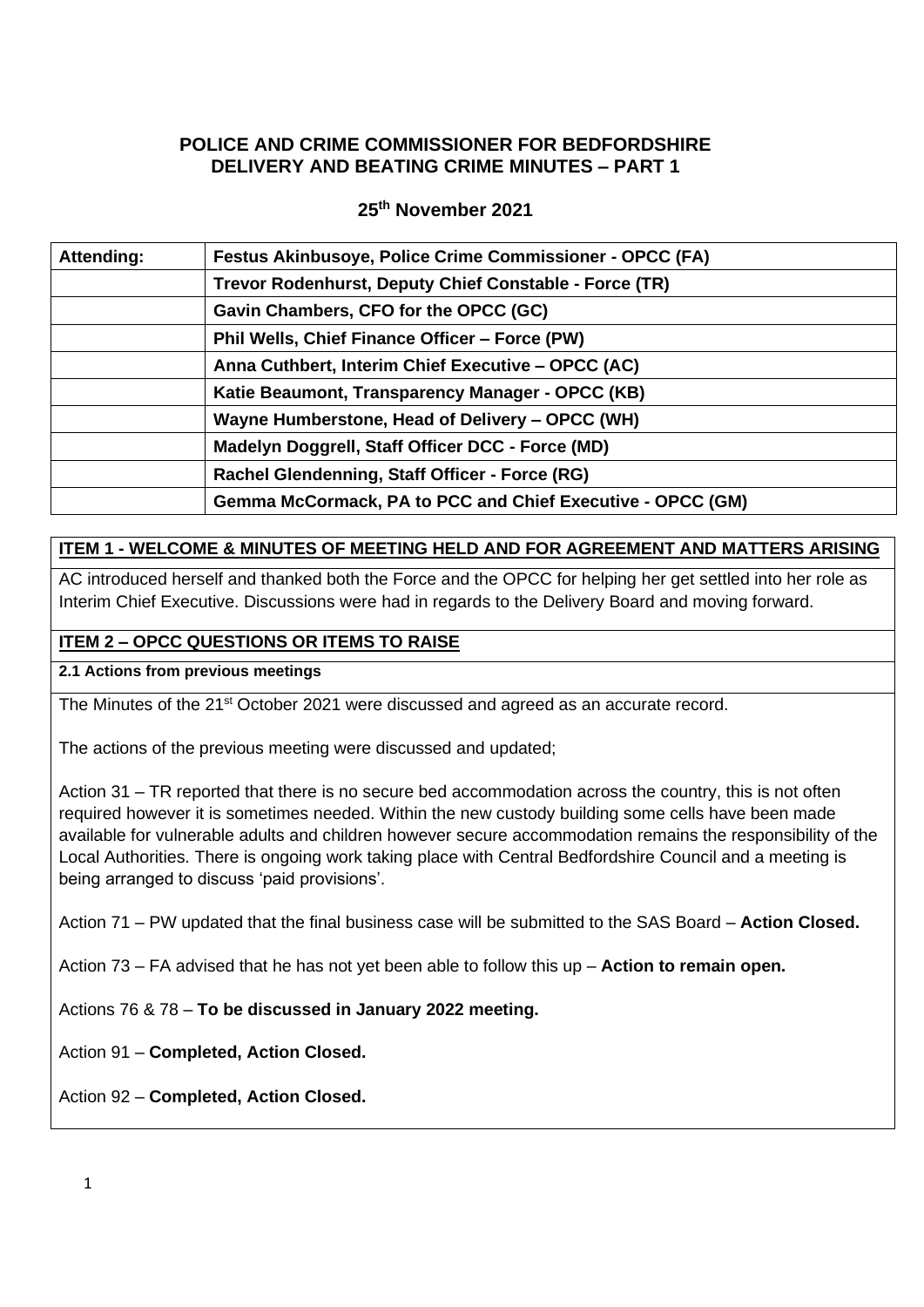Action 93 – TR advised that the Head of Crime regularly meets with the Local Authorities to discuss any service failures. The service failure data is reported by the Force monthly and TR advised he would send this information to FA to discuss with the Local Authority leads – **Action to Remain Open.**

Action 94 – The date has not yet been booked but is being planned for the New Year – **Action to Remain Open.**

Action 95 – PCC and PW have now met with the Mayor – **Action Closed.**

Action 96 – **Action Closed.**

Action 97 – **Action Closed.**

Action 98 – TR advised that by the next meeting in January 2022 contact information and photographs will be uploaded and available for all Community Officers – **Action to Remain Open until January 2022.**

Action 99 – **Action Closed, to be discussed in the meeting.**

Action 100 – **Action Closed, to be discussed in the meeting.**

Action 101 – AC has now met with the Finance Team who have made her aware of the OPCC spend on decoration – **Action Closed.**

### **2.2 Transparency Quarterly Report & 2.3 Information Report**

KB reported that her team has completed the Customer Support Dip Sampling for August 2021, September and October and will continue with this until January 2022. KB advised that she meets on a monthly basis with Customer Services Management Team to go through the findings.

KB informed all that the information for September and October has been provided however a meeting will be set after this Delivery Board to ensure an exercise is completed, cross referring the Police and Crime Plan and information that is required. KB, PW, RG and AC to meet and discuss the Specification Information Order and cross reference it with the Police and Crime Plan.

## **Action – KB, PW, RG and AC to have a meeting to discuss the SIO.**

FA thanked the Force for providing the information requested in a timely manner.

KB discussed the minutes of Part 1 of these meetings as we need to balance what information needs to be in the public domain. It was agreed that RG would check the minutes to highlight any areas that need redacting before they are published.

## **Action – Minutes to be sent to RG before they are published.**

## **ITEM 3 – PERFORMANCE FOCUS**

## **3.1 Crime performance figures with restricted detail**

TR went through the performance report and reported that the crime figures are at 138 crimes being reported each day with a solved rate of 10.6%. TR also highlighted from the report that serious youth violence remains low, there has been an increase in numbers in the Bedford area but they are not knife or gun related.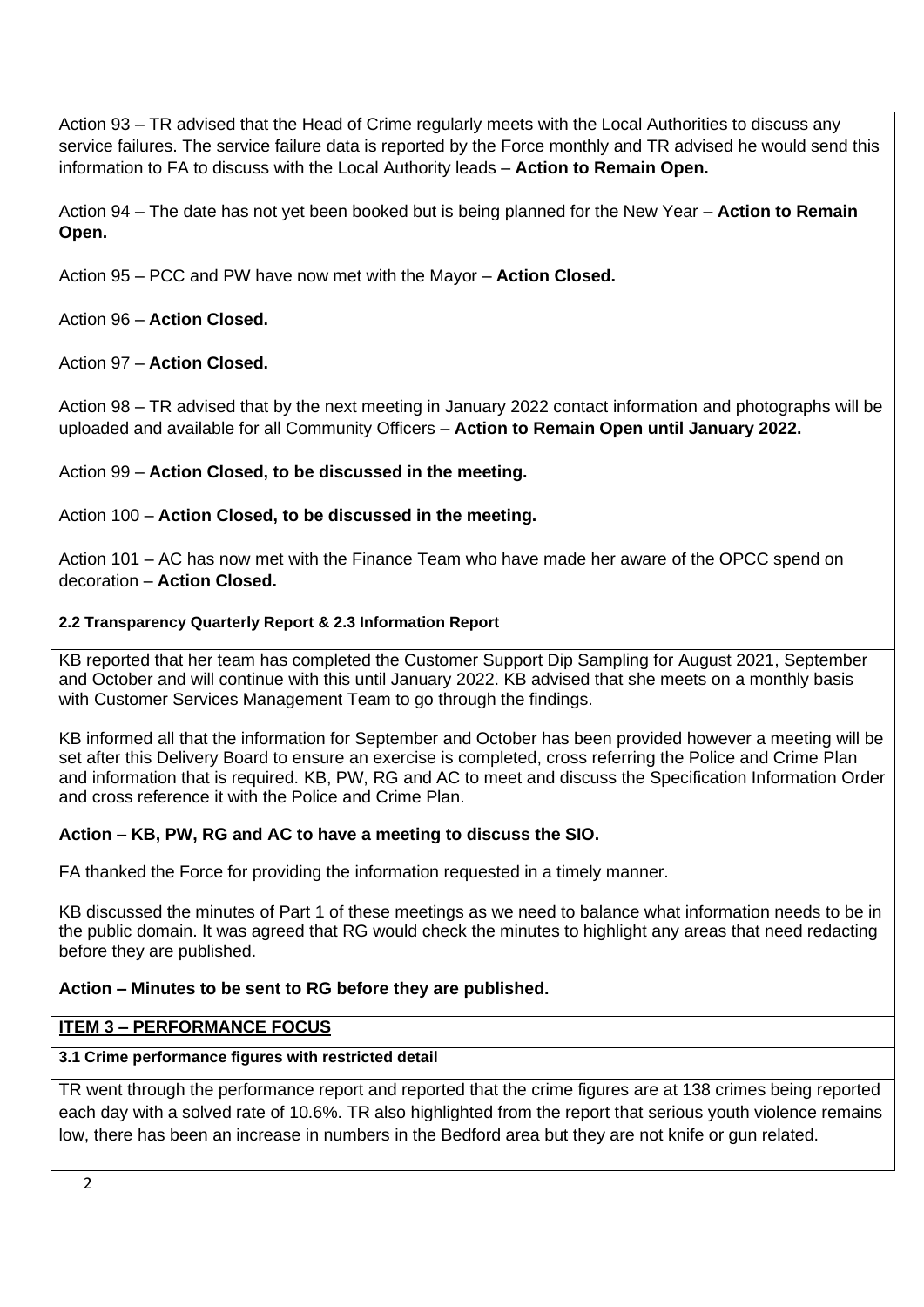The Control Room remains under a lot of pressure and previously we were reporting an average of 9,000 calls per month, last month 10,999 calls were reported.

FA queried what is covered under 'other crimes'. TR advised this is in relation to lower level assaults.

FA also queried about the number of children in custody in October, why were there so many and what are we doing about these numbers. TR said that he does not think that this is the start of trend and believes this was just a one off. We have good scrutiny in place for when a child comes into custody but said that we are keeping an eye on this just in case in does turn into a trend.

FA reported that Signpost will be changing their name to Bedfordshire Victim Care Services which will better reflect what the team does. FA stated that the number of referrals continues to remain low and asked what can be done to rectify this?=. TR advised that the issues has been identified and explained that on Athena, it is a manual process for referrals. This is something we are working on to ensure that all officers are aware of how to complete this process, Simon Powell could work with the Force to ensure that this is being completed correctly. FA suggested we could track the progress of this over three months and relook at in March 2022.

FA shared that it is really disappointing when people have been victims of a crime but have not been made aware of the support available through Signpost. WH updated that as part of the process of changing the name we are also going to be promoting the service which will also include a self-referral process.

# **Action – Simon Powell to work with the Force regarding inputting referrals on to Athena. Action – Signpost referrals to be tracked over three months and data to be looked at in the March 2022 meeting.**

FA discussed violence against women and girls and asked how the Force will be concentrating their support on this. TR advised that Sharn Basra had been looking into prioritisation and shared that the Response Investigation Team are now picking up this demand. TR also advised that today is the launch day for National Elimination Day of Violence Against Women and Girls. This is a 16 days of action campaign and the strategy and media campaign has now been launched.

# **ITEM 4 – CC UPDATE**

## **4.1 Verbal Update**

HMIC – TR shared that the full inspection is now complete, and we are awaiting an outcome but feels that following the debrief we are managing their expectations.

FA shared that it is very important that when we have the outcome of the inspection we are not critical as we should see the HMICFRS as an opportunity and whatever the outcome is, we will have a positive outcome by the time of the next inspection.

## **ITEM 5 – LEADERSHIP AND CULTURE**

## **5.1 Chief Constable Complaints**

KB advised that no Chief Constable complaints have been recorded for this period.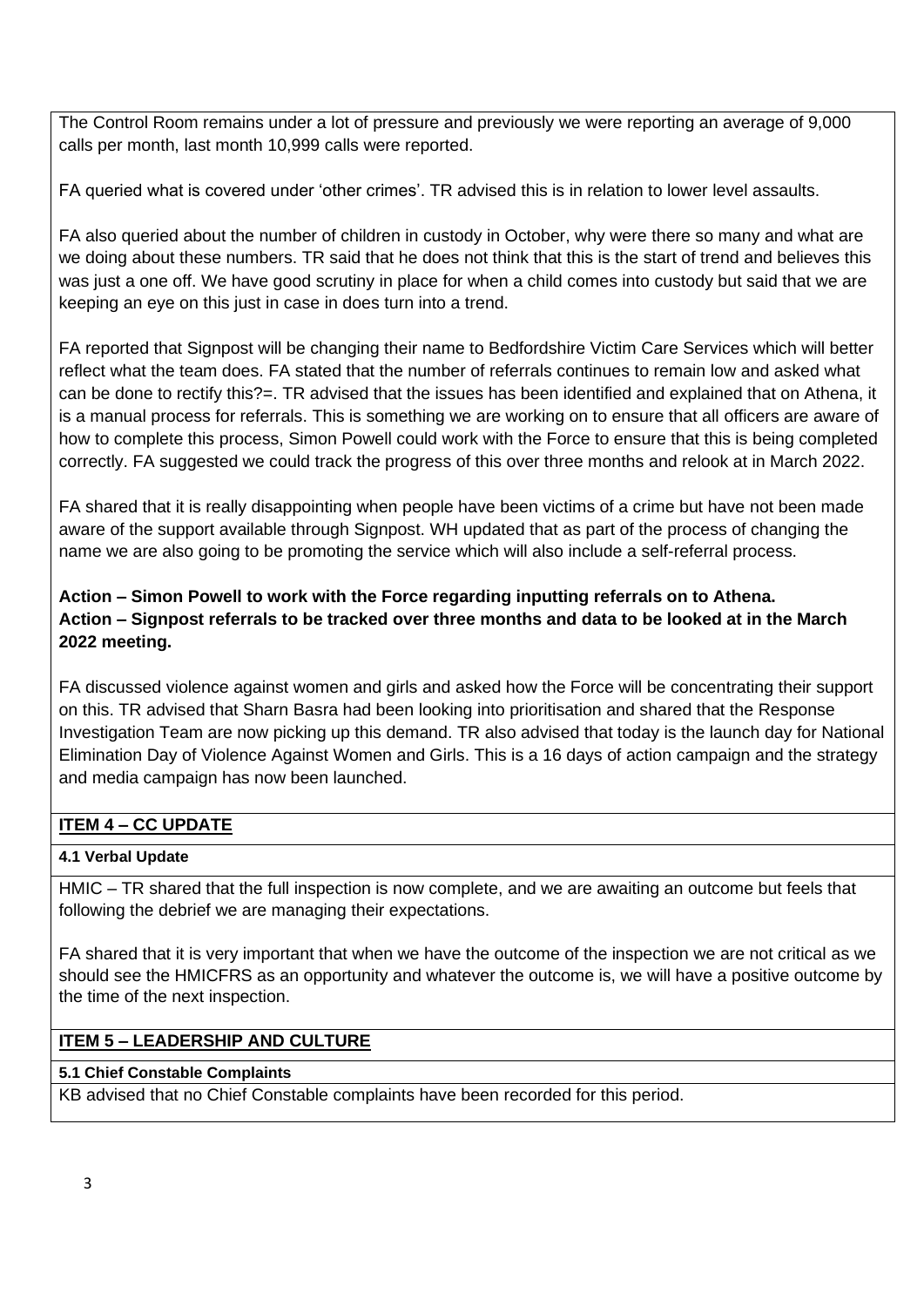KB asked the exec if they inform complainants that write to the CC directly that the Chief delegates responsibility of complaints to others within the organisation and that he does not get personally involved in complaints.

RG confirmed that all complainants are informed and complaints are passed to the Customer Support team as per Beds Police process.

KB informed all that complainants have contacted the OPCC informing them that they have sent correspondence directly to the Chief however have not received an acknowledgement. RG asked for details to be forwarded to her.

### **Action – KB to send examples of the public wanting to make complaints to RG.**

#### **Reviews**

KB advised that there are currently 10 outstanding for her to review and these will be completed by the next Delivery Board.

### **ITEM 6 – QUARTERLY REPORTING EFFICIENCY**

PW advised that there are no papers this month.

### **ITEM 7 – Collaboration**

#### **7.1 Risks and any key updates from the Force to OPCC if any**

TR discussed three areas of potential risk surrounding the budget; PSD (professional standards department), HR (Human Resources) and ICT (Information, Communication Technology). We need to be forward looking with the public and we have a session tomorrow to look at the collaborated units.

TR advised that these three areas need investment support.

GC advised that it would be good to see any new bids or pressures as in the February Police and Crime Panel it would be a good place to highlight and articulate these pressures.

# **ITEM 8 – AOB**

#### **8.1 Information Management Update**

KB updated that there were no significant data breaches.

FA stated there has been changes to this meeting leading to the Terms of Reference needing to be reviewed. FA asked for KB and RG to go through the Terms of Reference for this Board as there have been some changes.

#### **Action – KB and RG to review the Terms of Reference for the Delivery Board.**

FA advised that going forward there will be a themed thematic agenda for this meeting and suggested for subject matter experts from the Force to be invited to attend.